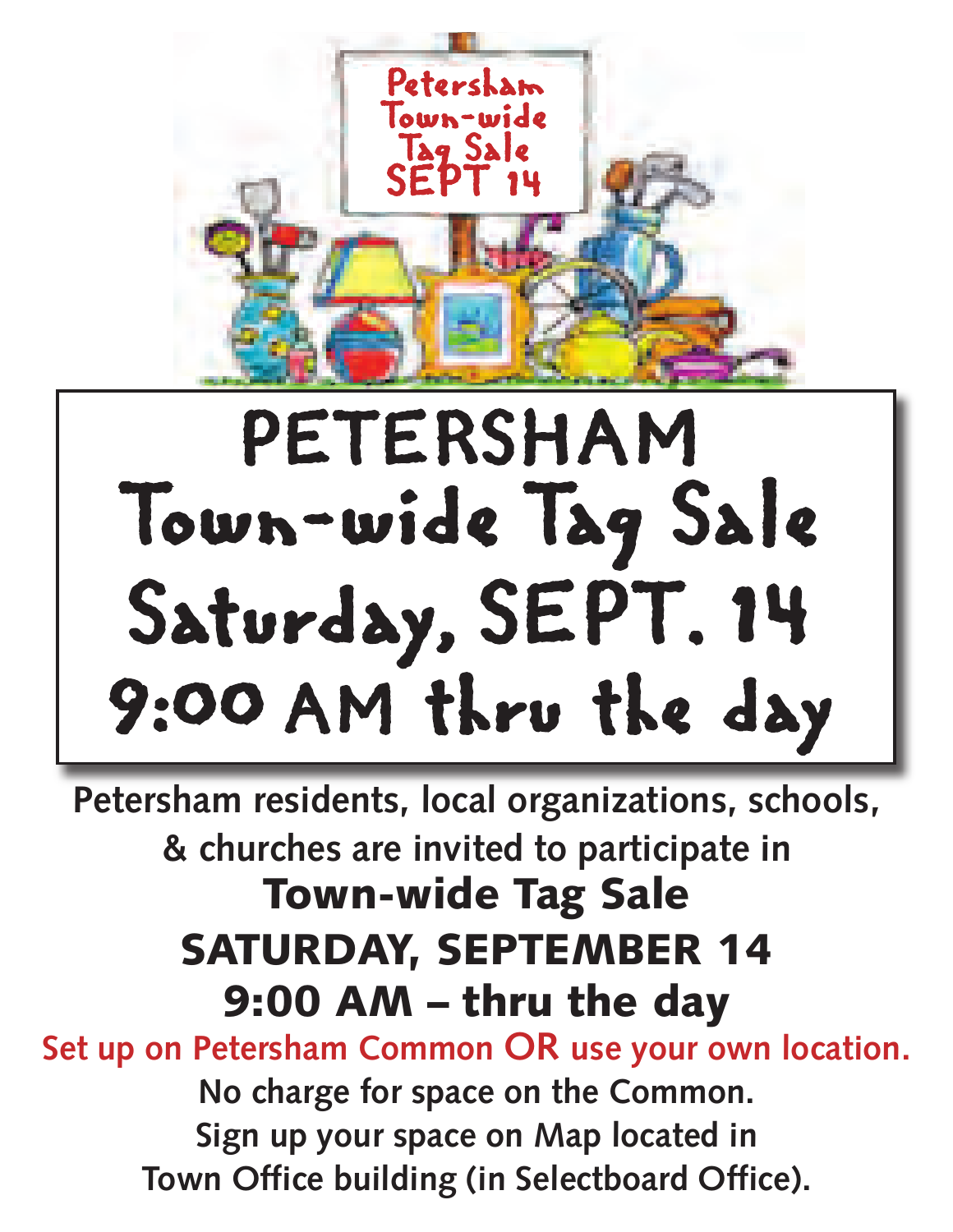#### **Town-wide Tag Sale – Saturday, SEPT. 14, 2019 SIGN UP for a Space ON PETERSHAM COMMON** page 1

| <b>NAME</b> | <b>ADDRESS</b> | <b>TEL &amp; E-MAIL</b><br>Pls include e-mail in case<br>we need to contact you | <b>SPACE NO.</b><br>See map<br>for choice |
|-------------|----------------|---------------------------------------------------------------------------------|-------------------------------------------|
|             |                |                                                                                 |                                           |
|             |                |                                                                                 |                                           |
|             |                |                                                                                 |                                           |
|             |                |                                                                                 |                                           |
|             |                |                                                                                 |                                           |
|             |                |                                                                                 |                                           |
|             |                |                                                                                 |                                           |
|             |                |                                                                                 |                                           |
|             |                |                                                                                 |                                           |
|             |                |                                                                                 |                                           |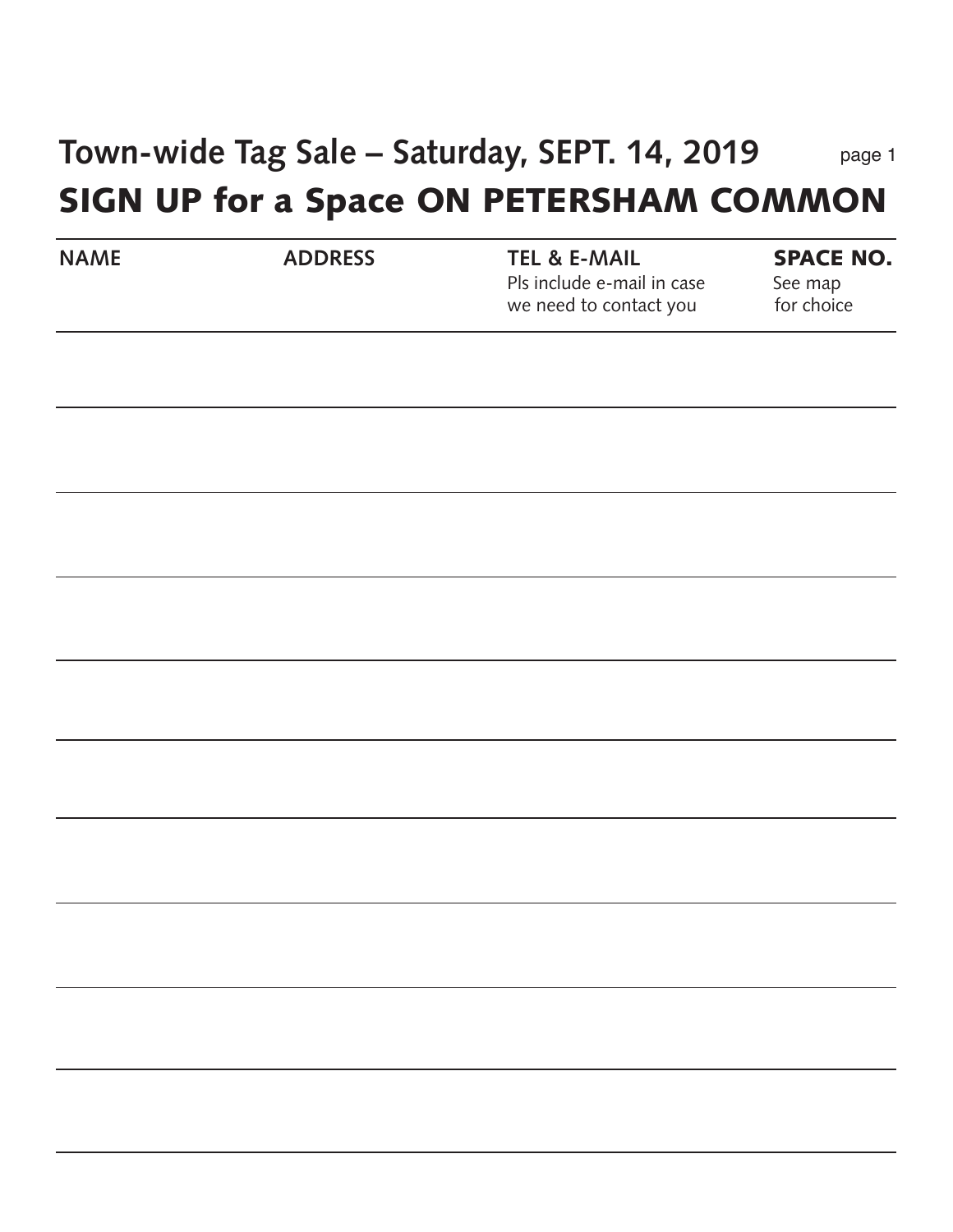## **PLEASE PUT MY ADDRESS below on the TOWN-WIDE TAG SALE HAND-OUT MAP**

(This is for residents and community organizations)

### **NAME / ADDRESS / E-MAIL / CONTACT PHONE NUMBER**

(it is important you make sure to include a way for us to reach you if needed)